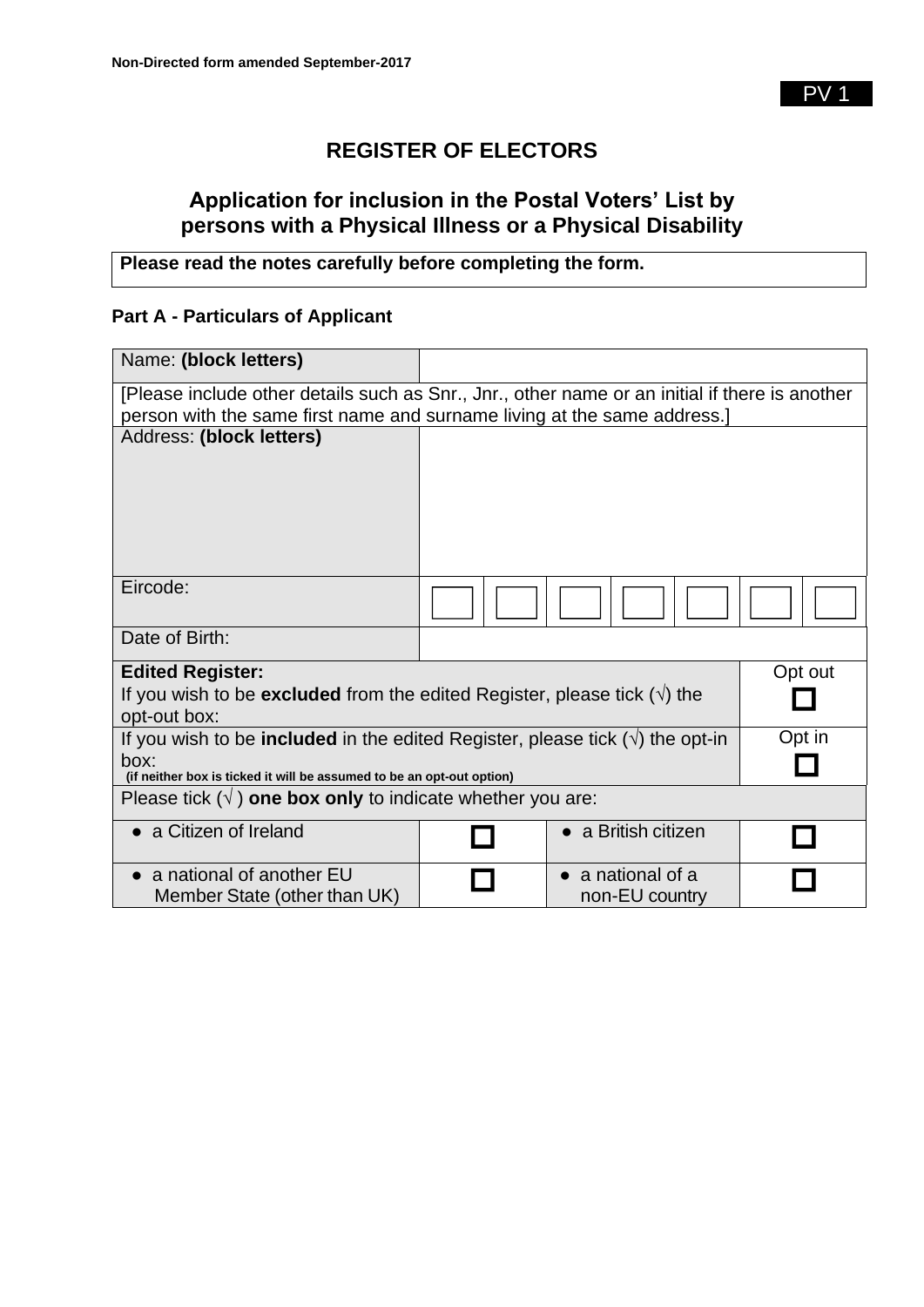## **Declaration and Application**

I hereby declare that I am unable to go in person to vote at a polling station by reason of a physical illness or a physical disability **and that I am ordinarily resident at the above address**. I hereby apply to have my name entered in the postal voters' list.

| Signature or mark of Applicant: |  |
|---------------------------------|--|
| Witness (in case of mark):      |  |
| Date:                           |  |
| Daytime/Mobile Phone Number:    |  |
| E-Mail:                         |  |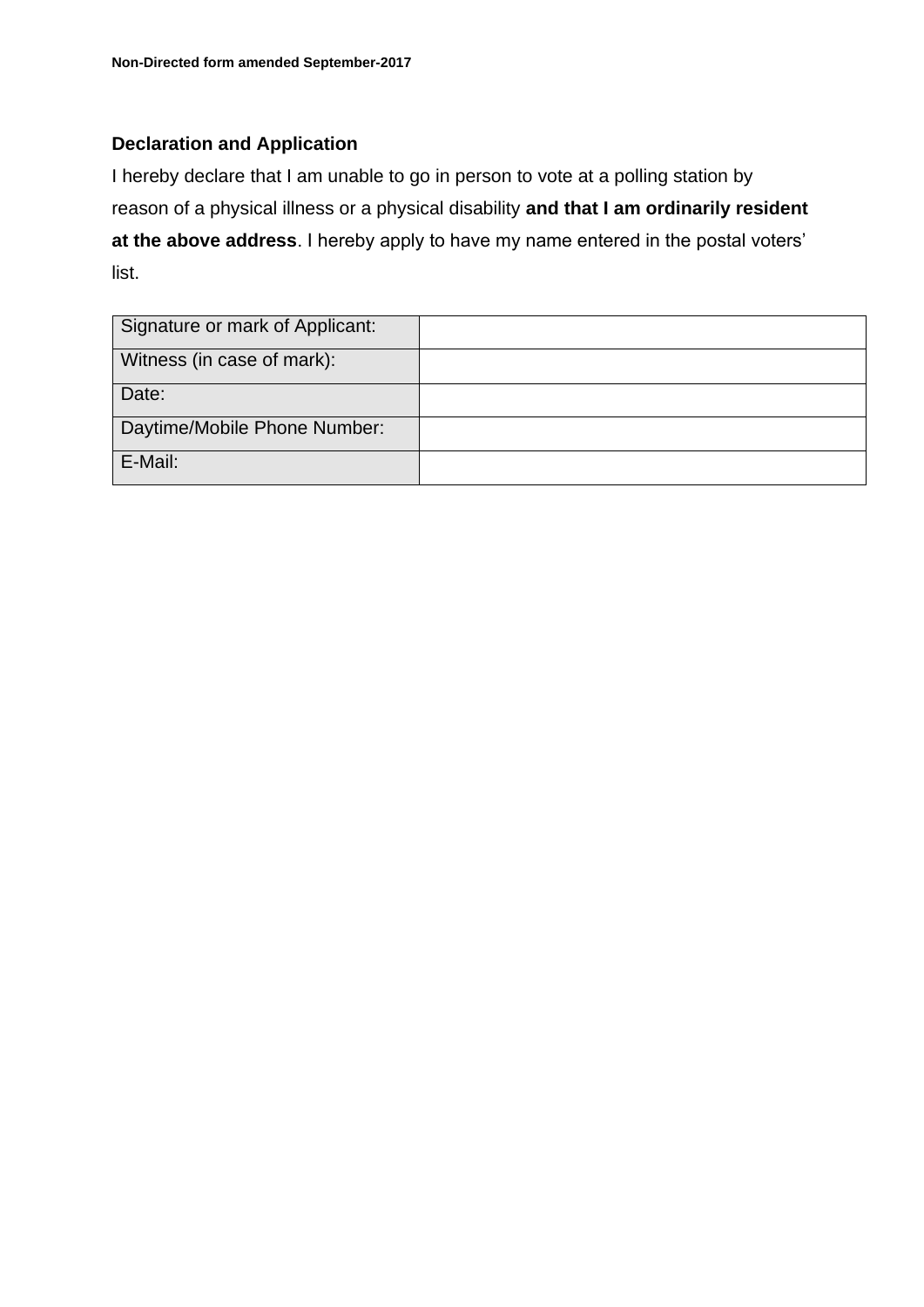## **Part B - Medical Certificate**

## **This part must be completed in the case of a first application and, in the case of subsequent applications, where required by the registration authority.**

I hereby certify that the above named applicant has a physical illness or a physical disability, the nature and extent of which are as follows:

and for that reason will be unable to go in person to the polling station to vote. The physical illness or physical disability is likely to continue for:

| <b>Signature of Registered Medical</b><br><b>Practitioner:</b> |  |
|----------------------------------------------------------------|--|
| Name of Registered Medical                                     |  |
| <b>Practitioner: (block letters)</b>                           |  |
|                                                                |  |
|                                                                |  |
|                                                                |  |
|                                                                |  |
|                                                                |  |
|                                                                |  |
| Eircode:                                                       |  |
|                                                                |  |
| Date:                                                          |  |
| Address: (block letters)                                       |  |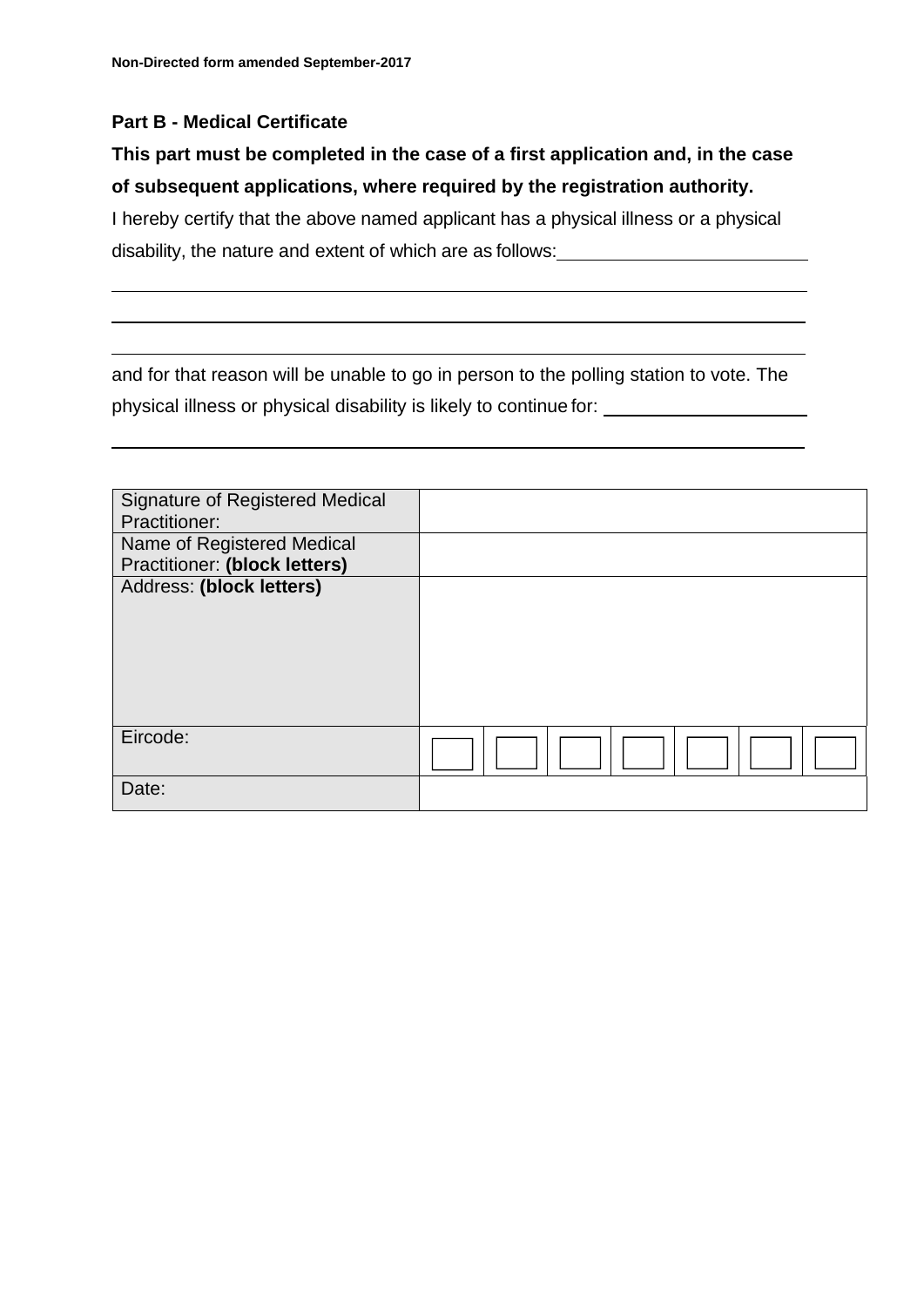## **NOTES TO FORM PV 1**

## **Application for inclusion in the Postal Voters' List by persons with a Physical Illness or a Physical Disability**

- **1.** The purpose of this form is to facilitate voters who live at home and who, because of a physical illness or physical disability which is likely to continue throughout the period of the register coming into force on the following 15 February, wish to register as a postal voter. The form is for use in the period 15 February to 25 November each year in respect of the register of electors coming into force the following 15 February.
- **2.** Under the Electoral Act 1992, as amended by the Electoral (Amendment) Act 1996, an elector with a physical illness or physical disability who is living at home may apply to his or her local registration authority to be included in the postal voters' list. An elector in this category is not eligible for entry in the special voters' list. An elector whose name is entered in the postal voters' list may vote **only by post** at an election or areferendum.

## **3. Who can apply?**

You may apply for inclusion in the postal voters list if you are living at home and you are unable to go in person to vote at a polling station by reason of a physical illness or a physical disability which is likely to continue for the duration of the register of electors in respect of which the application is made.

## **4. Who fills out the application?**

The application form is divided into two parts. The applicant must complete Part A of the form. In the case of a first application, Part B of the form must be completed by a doctor. Part B must also be completed by a doctor in the case of a second or subsequent application, if required by the registration authority.

## **5. Where do I send the application form?**

Completed application forms must reach your registration authority (City, County or City and County Council) by 25 November in any given year if the application is to be considered for the postal voters list coming into force on the following 15 February.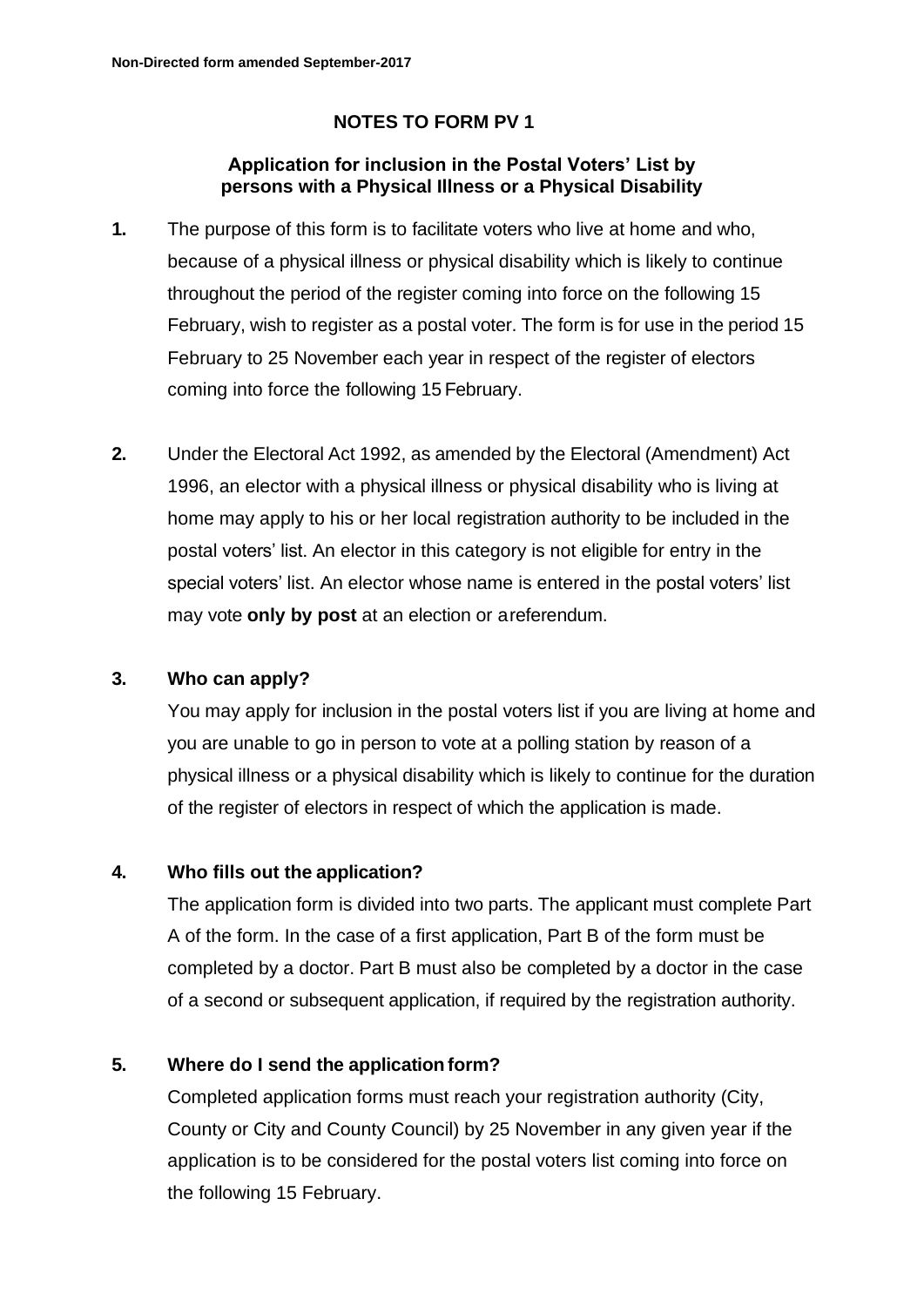#### **6. What happens next?**

You will be notified by the registration authority of the decision on your application and, if it is refused, you will be given the reasons for the refusal.

#### **7. Eircode**

Eircode is the national postcode system for Ireland and comprises a unique 7 digit postcode which has been allocated to every address in Ireland.

### **8. Contact details**

Your contact details are being sought in case the registration authority needs to contact you to clarify any details of the application.

### **9. Edited Register - Two versions of the Register**

Registration authorities are required to publish two versions of the Register the full Register and the edited Register. The **full Register** lists everyone who is entitled to vote and can only be used for an electoral or other statutory purpose.

The **edited Register** contains the names and addresses of persons whose details can be used for a purpose other than an electoral or other statutory purpose e.g. for direct marketing use by a commercial or other organisation.

If you do not want your details to be included on the edited register, you should tick( $\sqrt{ }$ ) the **opt-out box**. If you want your details to be included on the edited register, you should tick( $\sqrt{ }$ ) the **opt-in box**. If these boxes are left blank it will be assumed to be an opt-out option. i.e you will not appear on the edited register.

**10.** It is an offence to fail to give the registration authority or county registrarany information required for the purpose of their duties or to knowingly give false information.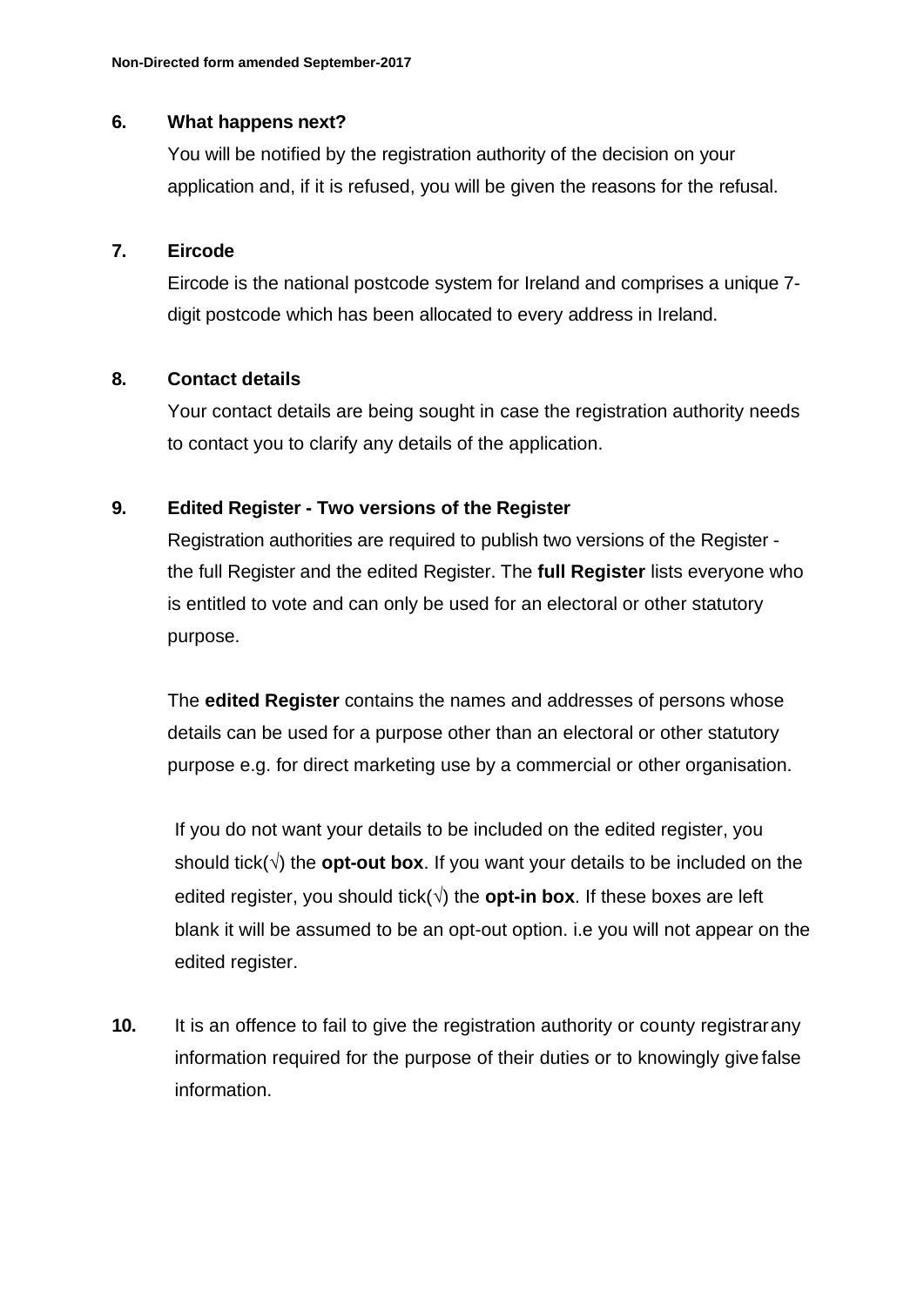# **CLÁR NA dTOGHTHÓIRÍ**

## **Iarratas ó dhaoine ar a bhfuil Tinneas Coirp nó Míchumas Coirp chun a n-ainm a chur san áireamh i Liosta na bPostvótálaithe**

**Léigh na nótaí go cúramach, le do thoil, sula gcomhlánóidh tú an fhoirm.**

## **Cuid A – Mionsonraí faoin Iarratasóir**

| Ainm: (bloclitreacha)                                                                                                                                                                                                      |                             |  |
|----------------------------------------------------------------------------------------------------------------------------------------------------------------------------------------------------------------------------|-----------------------------|--|
| [Cuir isteach mionsonraí eile, le do thoil, amhail Mór, Beag, ainm eile nó túslitir, má tá<br>duine eile ag a bhfuil an túsainm nó an sloinneadh céanna ina chónaí nó ina cónaí ag an<br>seoladh céanna.]                  |                             |  |
| Seoladh: (bloclitreacha)                                                                                                                                                                                                   |                             |  |
| Eircode:                                                                                                                                                                                                                   |                             |  |
| Dáta Breithe:                                                                                                                                                                                                              |                             |  |
| Rogha Amach<br><b>Clár Atheagraithe:</b><br>Más mian leat go <b>bhfágfaí amach</b> as an gClár atheagraithe thú, cuir<br>tic( $\sqrt{ }$ ) sa bhosca Amach:                                                                |                             |  |
| Rogha Isteach<br>Más mian leat a bheith <b>san áireamh</b> sa Chlár atheagraithe, cuir tic $(\sqrt)$<br>sa bhosca Isteach:<br>(mura bhfuil tic i gceachtar den dá bhosca glacfar leis gurb ionann sin agus<br>rogha Amach) |                             |  |
| Cuir $(\vee)$ i mbosca amháin, le do thoil, chun a thaispeáint cén grúpa lena mbaineann tú:                                                                                                                                |                             |  |
| $\bullet$ Saoránach d'Éirinn                                                                                                                                                                                               | • saoránach Briotanach      |  |
| náisiúnach de Bhallstát AE eile<br>$\bullet$<br>(seachas an Ríocht Aontaithe)                                                                                                                                              | náisiúnach de thír neamh-AE |  |

### **Dearbhú agus Iarratas**

Dearbhaím leis seo nach bhfuil mé in ann dul go pearsanta chun vóta a chaitheamh i

stáisiún vótaíochta de bharr tinneas coirp nó míchumas coirp a bheith orm **agus go** 

**bhfuil gnáthchónaí orm ag an seoladh thuas.** Déanaim iarratas leis seo m'ainm a

chur san áireamh i liosta na bpostvótálaithe.

| Síniú nó marc an Iarratasóra                        |  |
|-----------------------------------------------------|--|
| Finné (i gcás ina n-úsáidtear marc)                 |  |
| Dáta:                                               |  |
| Uimhir theileafóin i rith an Iae/ Uimhir Fóin Póca: |  |
| Ríomhphost:                                         |  |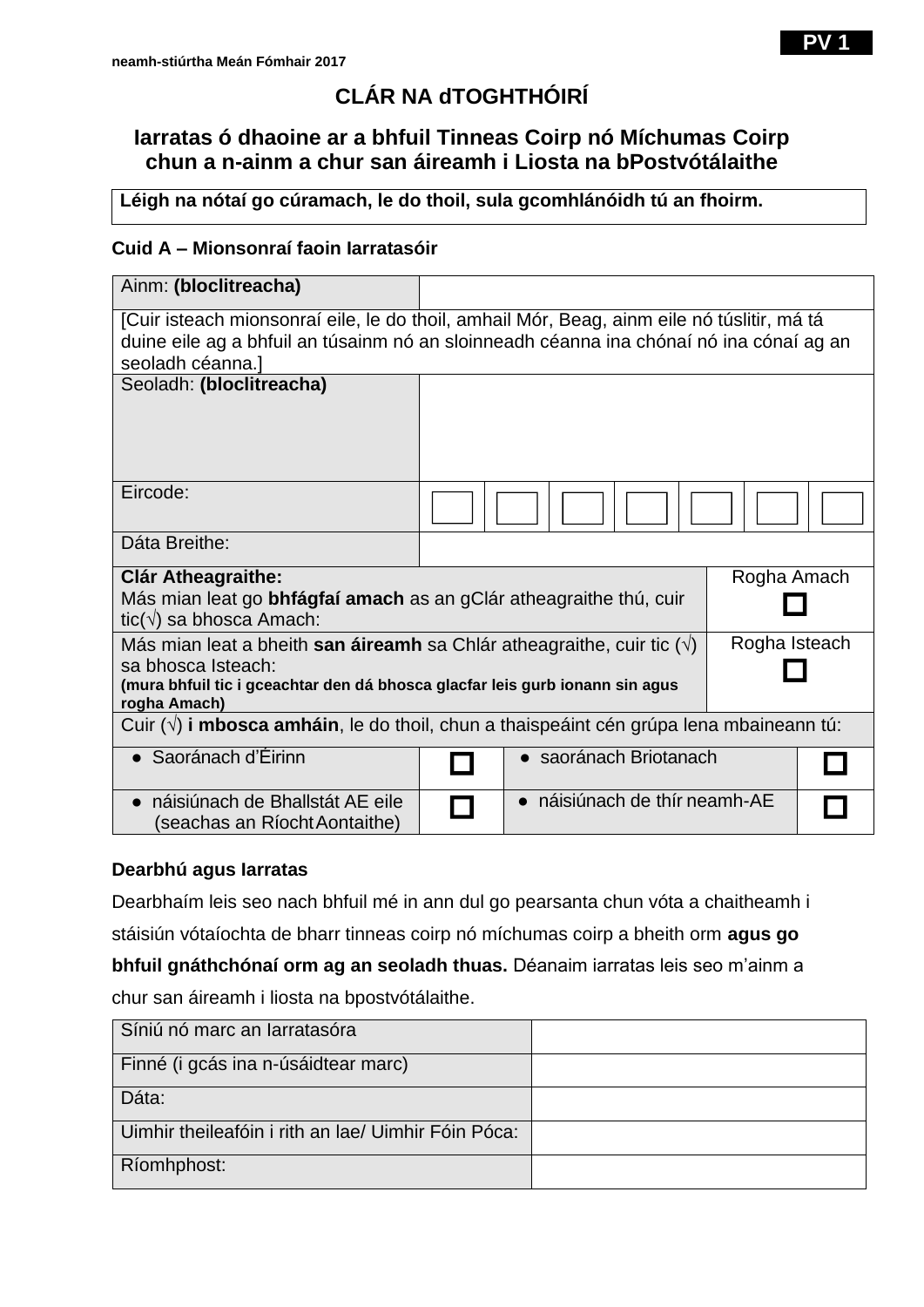## **Cuid B – Deimhniú Dochtúra**

# **Ní mór an chuid seo a chomhlánú i gcás an chéad iarratais agus, i gcás iarratas ina dhiaidh sin, má cheanglaíonn an t-údarás clárúcháin amhlaidh.**  Deimhním leis seo go bhfuil tinneas coirp nó míchumas coirp ar an iarratasóir

thuasainmnithe, agus is mar a leanas cineál agus méid an tinnis nó an mhíchumais sin:

agus, ar an ábhar sin, ní bheidh sé/sí in ann dul go pearsanta chun vóta a chaitheamh sa stáisiún vótaíochta: Is dócha go leanfaidh an tinneas coirp nó an míchumas coirp ar aghaidh go ceann:

| Síniú an Lia-Chleachtóra    |  |
|-----------------------------|--|
| Chláraithe:                 |  |
| Ainm an Lia-Chleachtóra     |  |
| Chláraithe: (bloclitreacha) |  |
| Seoladh: (bloclitreacha)    |  |
|                             |  |
|                             |  |
|                             |  |
|                             |  |
|                             |  |
|                             |  |
| Eircode:                    |  |
|                             |  |
| Dáta:                       |  |
|                             |  |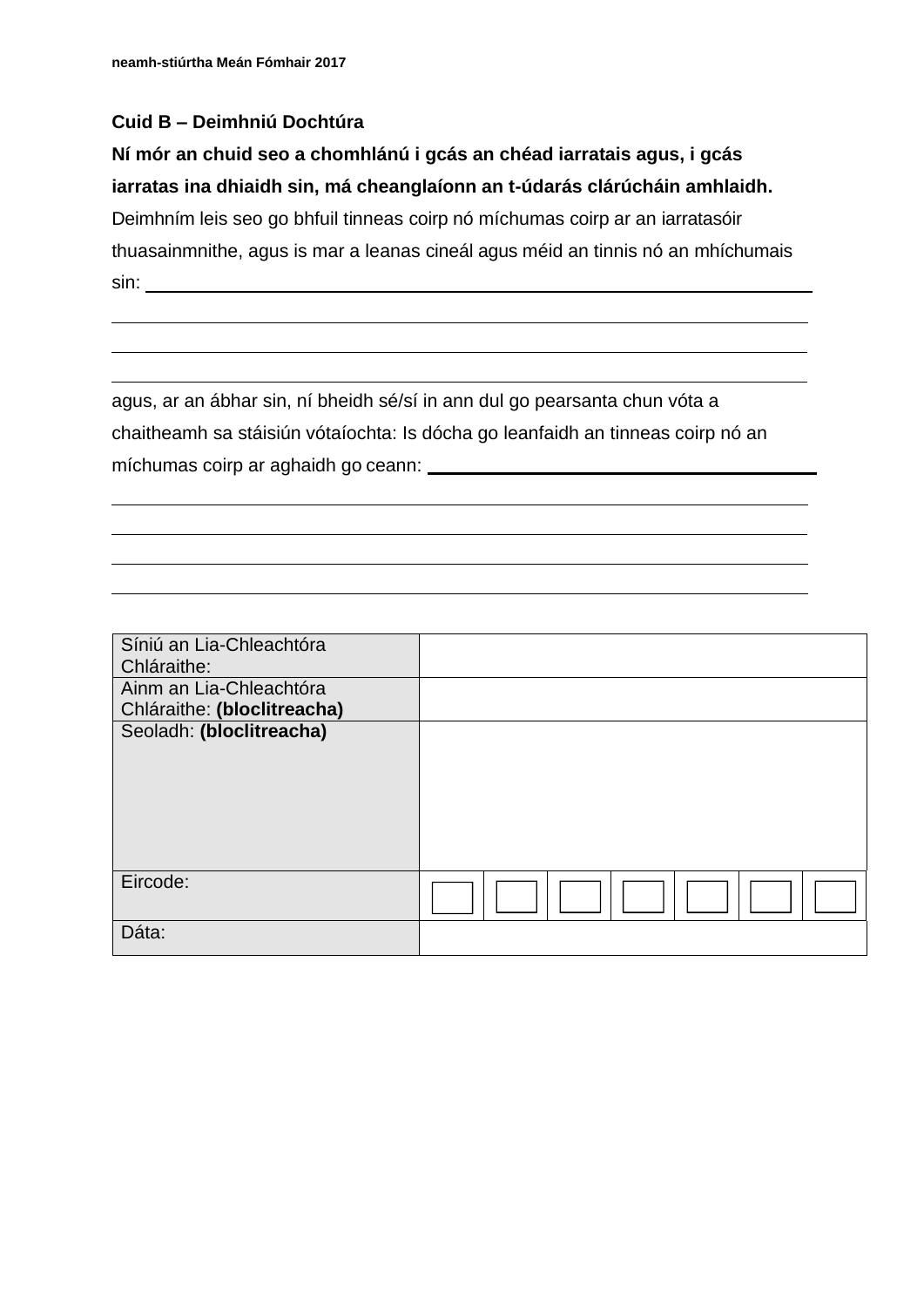## **NOTAÍ A GHABHANN LE FOIRM PV1**

## **Iarratas ó dhaoine ar a bhfuil Tinneas Coirp nó Míchumas Coirp chun a n-ainm a chur san áireamh i Liosta na bPostvótálaithe**

- **1.** Is é is cuspóir don fhoirm seo ná an bealach a réiteach do vótálaithe a chónaíonn sa bhaile agus ar mian leo, mar gheall ar thinneas coirp nó ar mhíchumas coirp ar dóigh dó leanúint ar aghaidh ar feadh na tréimhse sula dtiocfaidh an clár i bhfeidhm ar an 15 Feabhra ina dhiaidh sin, clárú mar phostvótálaí. Tá an fhoirm seo le húsáid sa tréimhse ó 15 Feabhra go 25 Samhain gach bliain i leith chlár na dtoghthóirí a thiocfaidh i bhfeidhm an 15 Feabhra ina dhiaidh sin.
- **2.** Faoin Acht Toghcháin 1992, arna leasú leis an Acht Toghcháin (Leasú) 1996, féadfaidh toghthóir a bhfuil tinneas coirp nó míchumas coirp air/uirthi agus a bhfuil cónaí air/uirthi sa bhaile iarratas a dhéanamh chuig a údarás/húdarás clárúcháin áitiúil chun a ainm/hainm a chur san áireamh i liosta na bpostvótálaithe. Níl aon toghthóir atá cláraithe sa chatagóir seo cáilithe lena ainm/hainm a chur san áireamh i liosta na vótálaithe speisialta. Ní fhéadfaidh toghthóir a bhfuil a ainm/hainm san áireamh i liosta na vótálaithe speisialta vóta a chaitheamh **ach amháin leis an bpost** i dtoghchán nó ireifreann.

## **3. Cé atá i dteideal iarratas a dhéanamh?**

Féadfaidh tú iarratas a dhéanamh ar d'ainm a chur san áireamh i liosta na bpostvótálaithe má chónaíonn tú sa bhaile agus más rud é nach bhfuil tú in ann vóta a chaitheamh i stáisiún vótaíochta áitiúil de bharr tinneas coirp nó míchumas coirp a bheith ort, ar tinneas nó míchumas é ar dóigh dó leanúint ar aghaidh ar feadh ré chlár na dtoghthóirí ar ina leith a dhéantar an t-iarratas.

### **4. Cé a chomhlánaíonn an t-iarratas?**

Tá dhá chuid ann san fhoirm iarratais. Ní mór don iarratasóir Cuid A den fhoirm a chomhlánú. I gcás an chéad iarratais, ní mór do dhochtúir Cuid B den fhoirm a chomhlánú. Ní mór do dhochtúir Cuid B a chomhlánú freisin i gcás dara iarratas nó i gcás iarratas dá éis sin má cheanglaíonn an t-údarás clárúcháin déanamh amhlaidh.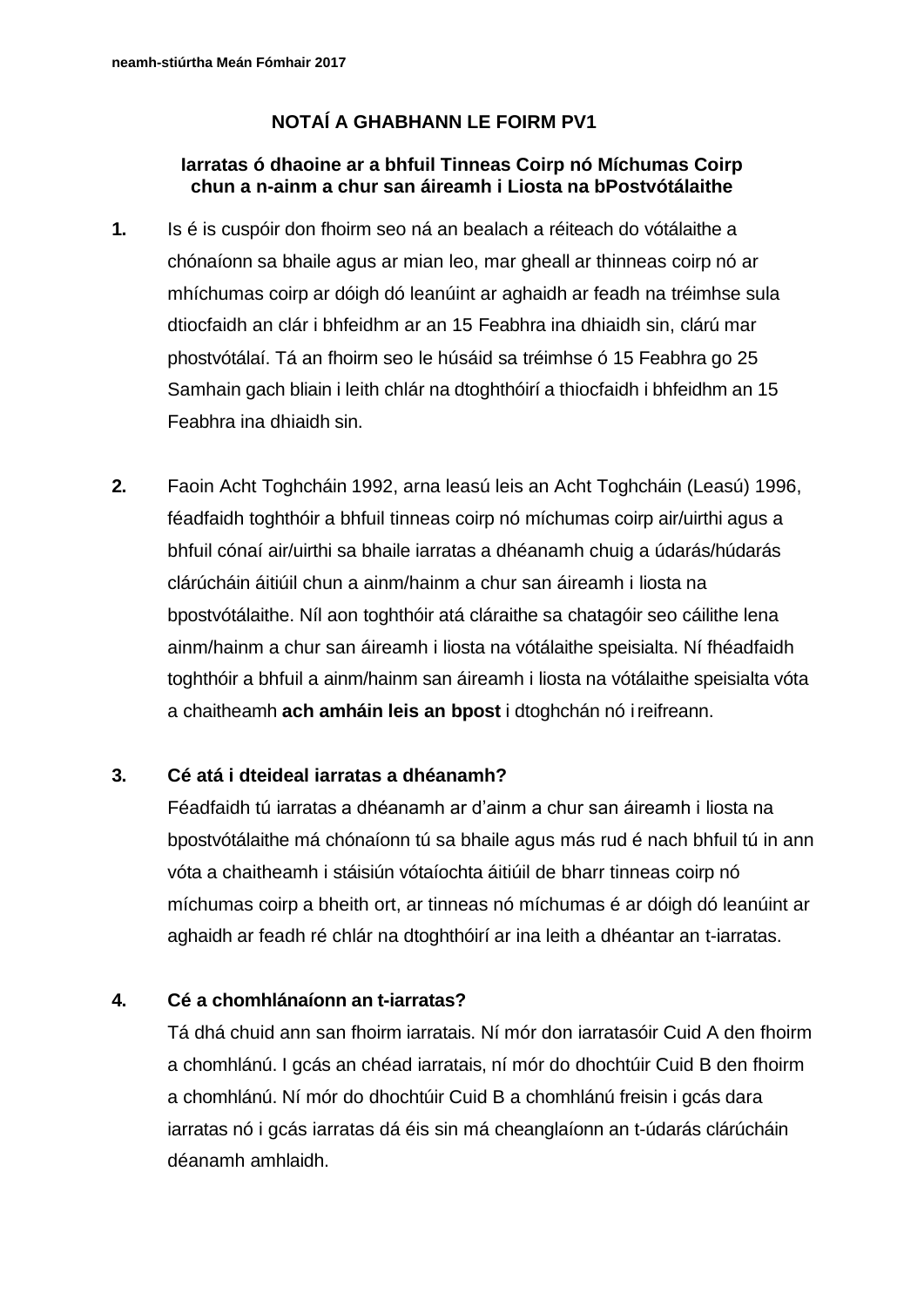## **5. Cén áit ar ceart dom an fhoirm iarratais a sheoladhchuici?**

Ní mór foirmeacha iarratais comhlánaithe a bheith faighte ag d'údarás clárúcháin (an Chomhairle Cathrach, an Chomhairle Contae, agus an Chomhairle Cathrach agus Contae) faoin 25 Samhain in aon bhliain áirithe le go ndéanfar breithniú ar an iarratas i ndáil le liosta na bpostvótálaithe a bheidh ag teacht i bhfeidhm ar an 15 Feabhra ina dhiaidh sin.

## **6. Cad a tharlaíonn ina dhiaidh sin?**

Cuirfidh an t-údarás clárúcháin a gcinneadh ar d'iarratas in iúl duit agus, má dhiúltaítear dó, tabharfar na cúiseanna leis an diúltú duit.

### **7. Eircode**

Is é atá in Eircode ná an córas náisiúnta postchód in Éirinn agus cuimsíonn sé postchód uathúil 7 ndigit atá sannta do gach seoladh dá bhfuil ann in Éirinn.

## **8. Mionsonraí teagmhála**

á mionsonraí teagmhála á lorg ar eagla gur gá don údarás clárúcháin teagmháil a dhéanamh leat chun aon mhionsonraí atá ann san iarratas a shoiléiriú.

## **9. Clár Atheagraithe - Dhá leagan den Chlár**

Is gá d'údaráis chláraithe dhá leagan den Chlár a fhoilsiú - an Clár iomlán agus an Clár atheagraithe. Tá liosta na ndaoine ar fad atá i dteideal vótáil ar an g**Clár iomlán** agus ní féidir é a úsáid ach amháin chun críche toghcháin nó chun críche reachtúla eile.

Tá ainmneacha agus seoltaí daoine ar féidir a gcuid sonraí a úsáid chun críche cuspóra eile seachas cuspóir toghcháin nó reachtúla eile sa **Chlár atheagraithe** m.sh. le haghaidh margaíocht dhíreach ag eagraíocht tráchtála nó ag eagraíocht eile.